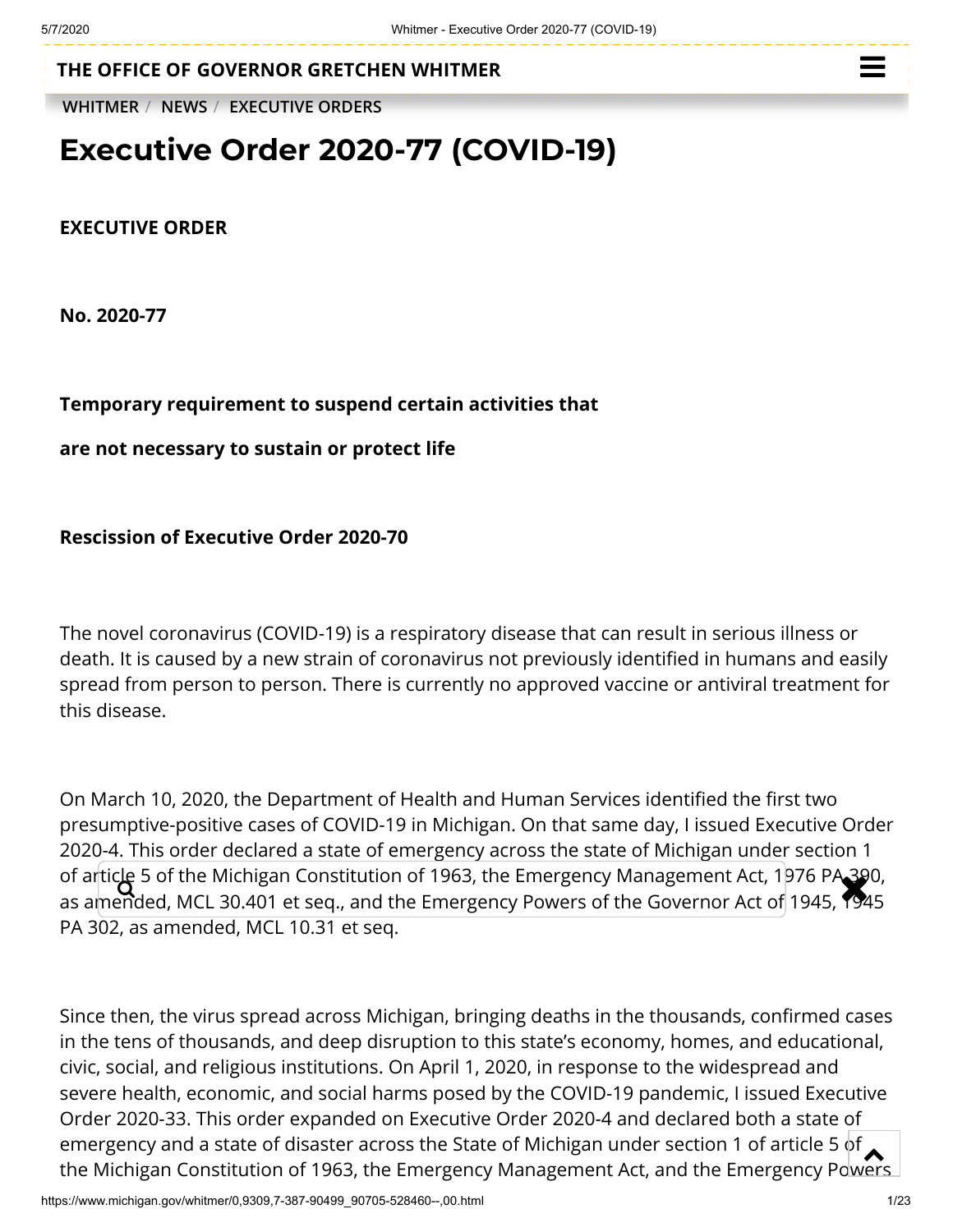of the Governor Act of 1945. And on April 30, 2020, finding that COVID-19 had created emergency and disaster conditions across the State of Michigan, I issued Executive Order 2020- 67 to continue the emergency declaration under the Emergency Powers of the Governor Act, as well as Executive Order 2020-68 to issue new emergency and disaster declarations under the Emergency Management Act.

The Emergency Management Act vests the governor with broad powers and duties to "cop[e] with dangers to this state or the people of this state presented by a disaster or emergency," which the governor may implement through "executive orders, proclamations,

and directives having the force and effect of law." MCL 30.403(1)-(2). Similarly, the Emergency Powers of the Governor Act of 1945 provides that, after declaring a state of emergency, "the governor may promulgate reasonable orders, rules, and regulations as he or she considers necessary to protect life and property or to bring the emergency situation within the affected area under control." MCL 10.31(1).

To suppress the spread of COVID-19, to prevent the state's health care system from being overwhelmed, to allow time for the production of critical test kits, ventilators, and personal protective equipment, to establish the public health infrastructure necessary to contain the spread of infection, and to avoid needless deaths, it is reasonable and necessary to direct residents to remain at home or in their place of residence to the maximum extent feasible. To that end, on March 23, 2020, I issued Executive Order 2020-21, ordering all people in Michigan to stay home and stay safe. In Executive Orders 2020-42, 2020-59, and 2020-70, I extended that initial order, modifying its scope as needed and appropriate to match the ever-changing circumstances presented by this pandemic.

The measures put in place by Executive Orders 2020-21, 2020-42, 2020-59, and 2020-70 have The measures put in place by Executive Orders 2020-21, 2020-42, 2020-59, and 2020-70 have the been effective:<br>been effective: the number of new confirmed cases each day has started to drop. Although the virus remains aggressive and persistent—on May 6, 2020, Michigan reported 45,054 confirmed cases and 4,250 deaths—the strain on our health care system has begun to relent, even as our testing capacity has increased. We can now start the process of gradually resuming in-person work and activities that were temporarily suspended under my prior orders. In so doing, however, we must move with care, patience, and vigilance, recognizing the grave harm that this virus continues to inflict on our state and how quickly our progress in suppressing it can be undone.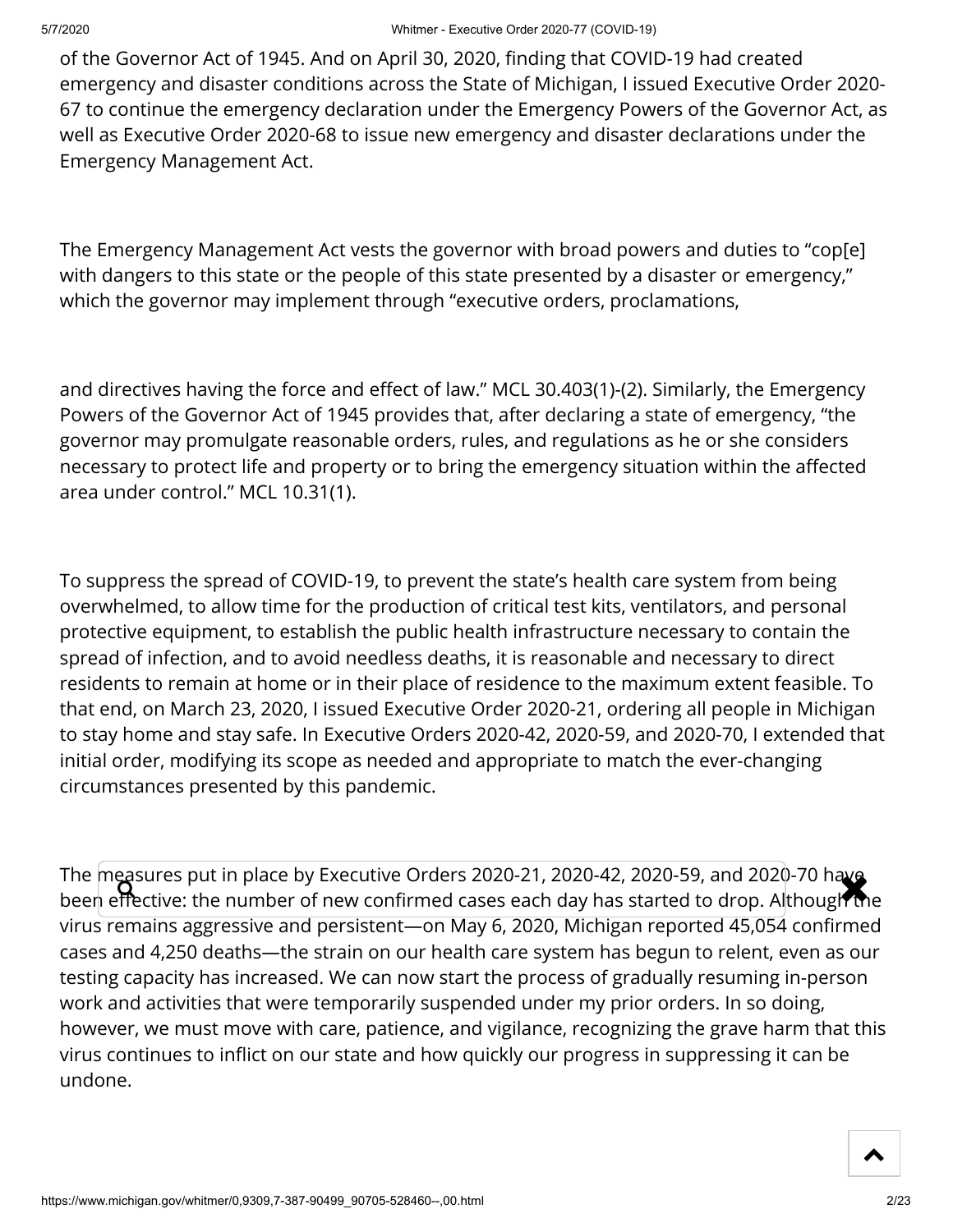Accordingly, with this order, I find it reasonable and necessary to reaffirm the measures set forth in Executive Order 2020-70 and amend their scope. With Executive Order 2020-70, I ordered that certain previously suspended work and activities could resume, based on an evaluation of public health metrics and an assessment of the statewide risks and benefits. That evaluation remains ongoing, and based upon it, I find that we will soon be positioned to allow another segment of previously suspended work to resume: manufacturing work. This work, like the resumed activities allowed under Executive Order 2020-70, will be subject to stringent precautionary measures. This partial and incremental reopening will allow my public health team to evaluate the effects of allowing these activities to resume, to assess the capacity of the health care system to respond adequately to any increases in infections, and to prepare for any increase in patients presenting to a health-care facility or provider. With this order, Executive Order 2020-70 is rescinded. This order will remain in effect until May 28, 2020.

Acting under the Michigan Constitution of 1963 and Michigan law, I order the following:

- 1. This order must be construed broadly to prohibit in-person work that is not necessary to sustain or protect life.
- 2. Subject to the exceptions in section 7 of this order, all individuals currently living within the State of Michigan are ordered to stay at home or at their place of residence. Subject to the same exceptions, all public and private gatherings of any number of people occurring among persons not part of a single household are prohibited.
- 3. All individuals who leave their home or place of residence must adhere to social distancing measures recommended by the Centers for Disease Control and Prevention ("CDC"), including recommended by the centers for bisease control and increment (CBC),<br>in Nuding remaining at least six feet from people from outside the individual's household to the extent feasible under the circumstances.
- 4. No person or entity shall operate a business or conduct operations that require workers to leave their homes or places of residence except to the extent that those workers are necessary to sustain or protect life, to conduct minimum basic operations, or to perform a resumed activity within the meaning of this order.

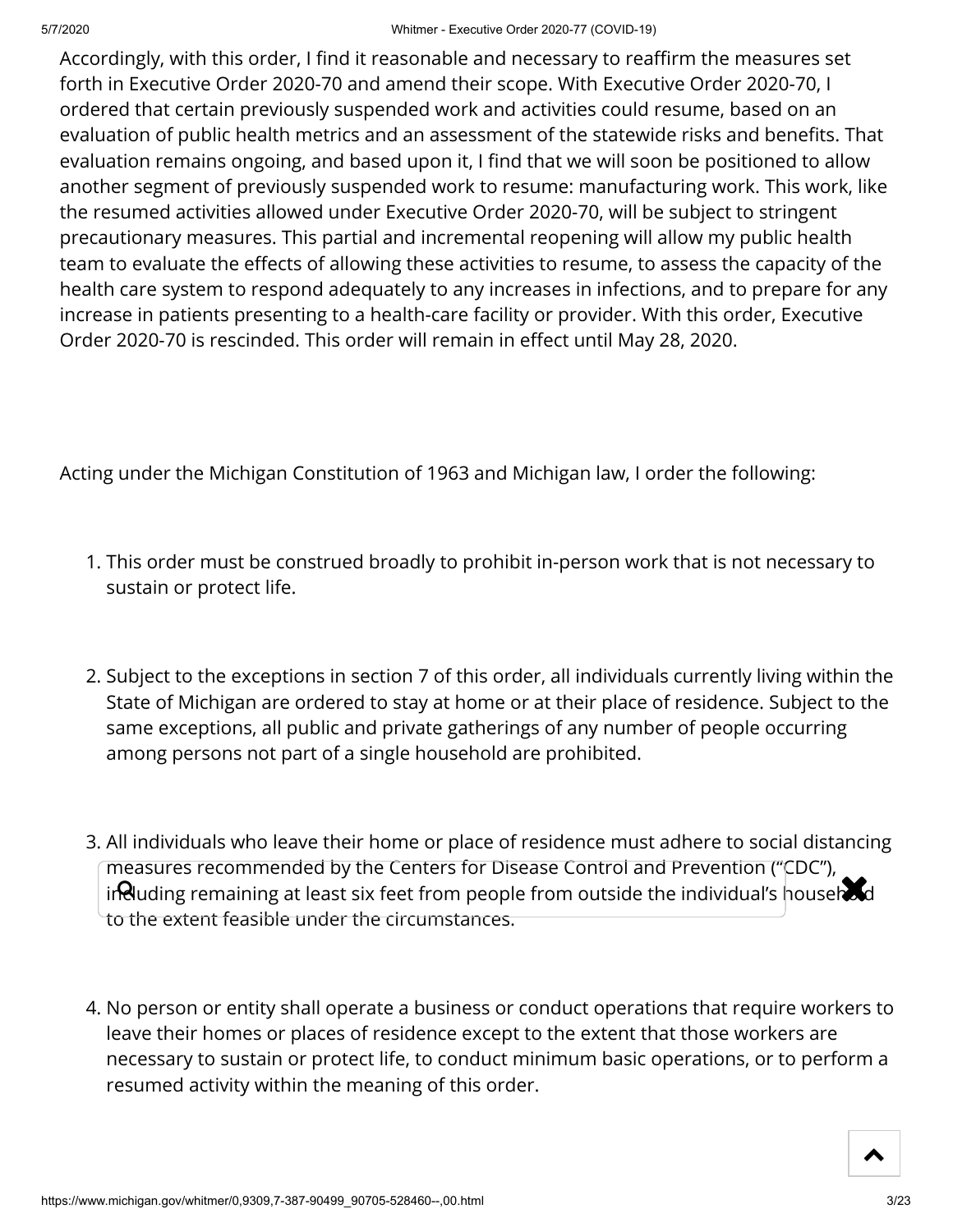- a. For purposes of this order, workers who are necessary to sustain or protect life are defined as "critical infrastructure workers," as described in sections 8 and 9 of this order.
- b. For purposes of this order, workers who are necessary to conduct minimum basic operations are those whose in-person presence is strictly necessary to allow the business or operation to maintain the value of inventory and equipment, care for animals, ensure security, process transactions (including payroll and employee benefits), or facilitate the ability of other workers to work remotely.

Businesses and operations must determine which of their workers are necessary to conduct minimum basic operations and inform such workers of that designation. Businesses and operations must make such designations in writing, whether by electronic message, public website, or other appropriate means. Workers need not carry copies of their designations when they leave the home or place of residence for work.

Any in-person work necessary to conduct minimum basic operations must be performed consistently with the social distancing practices and other mitigation measures described in section 11 of this order.

- c. Workers who perform resumed activities are defined in section 10 of this order.
- 5. Businesses and operations that employ critical infrastructure workers or workers who perform resumed activities may continue in-person operations, subject to the following conditions:



a. Consistent with sections 8, 9, and 10 of this order, businesses and operations must determine which of their workers are critical infrastructure workers or workers who perform resumed activities and inform such workers of that designation. Businesses and operations must make such designations in writing, whether by electronic message, public website, or other appropriate means. Workers need not carry copies of their designations when they leave the home or place of residence for work. Businesses and operations need not designate:

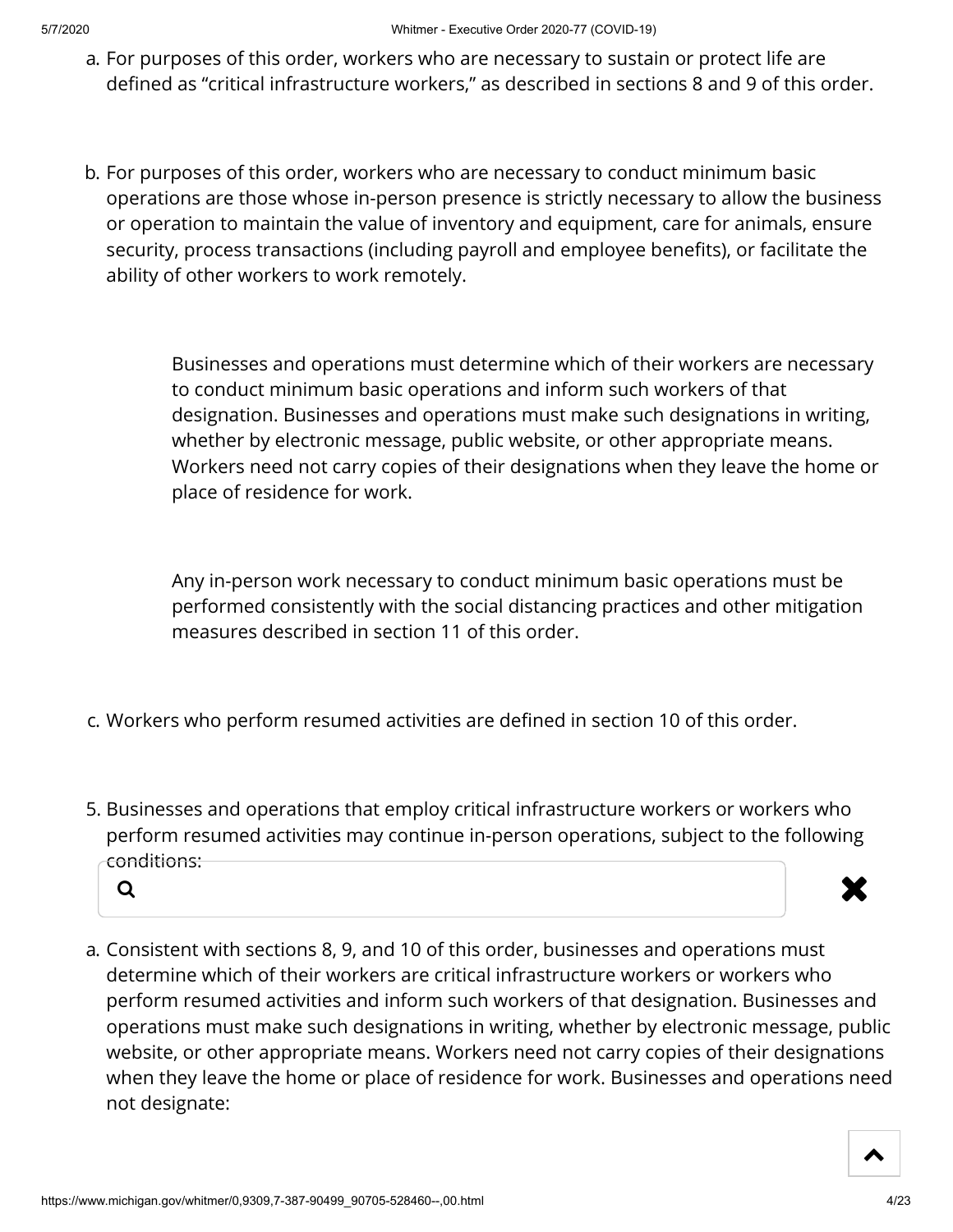- 1. Workers in health care and public health.
- 2. Workers who perform necessary government activities, as described in section 6 of this order.
- 3. Workers and volunteers described in section 9(d) of this order.
- b. In-person activities that are not necessary to sustain or protect life or to perform a resumed activity must be suspended.
- c. Businesses and operations maintaining in-person activities must adopt social distancing practices and other mitigation measures to protect workers and patrons, as described in section 11 of this order. Stores that are open for in-person sales must also adhere to the rules described in section 12 of this order.
- d. Any business or operation that employs workers who perform resumed activities under section 10(a) of this order, but that does not sell necessary supplies, may sell any goods through remote sales via delivery or at the curbside. Such a business or operation, however, must otherwise remain closed to the public.
- 6. All in-person government activities at whatever level (state, county, or local) are suspended unless:

a. They are performed by critical infrastructure workers, including workers in law enforcement, public safety, and first responders, as defined in sections 8 and 9 of this order.  $Q$ 

b. They are performed by workers who are permitted to resume work under section 10 of this order.

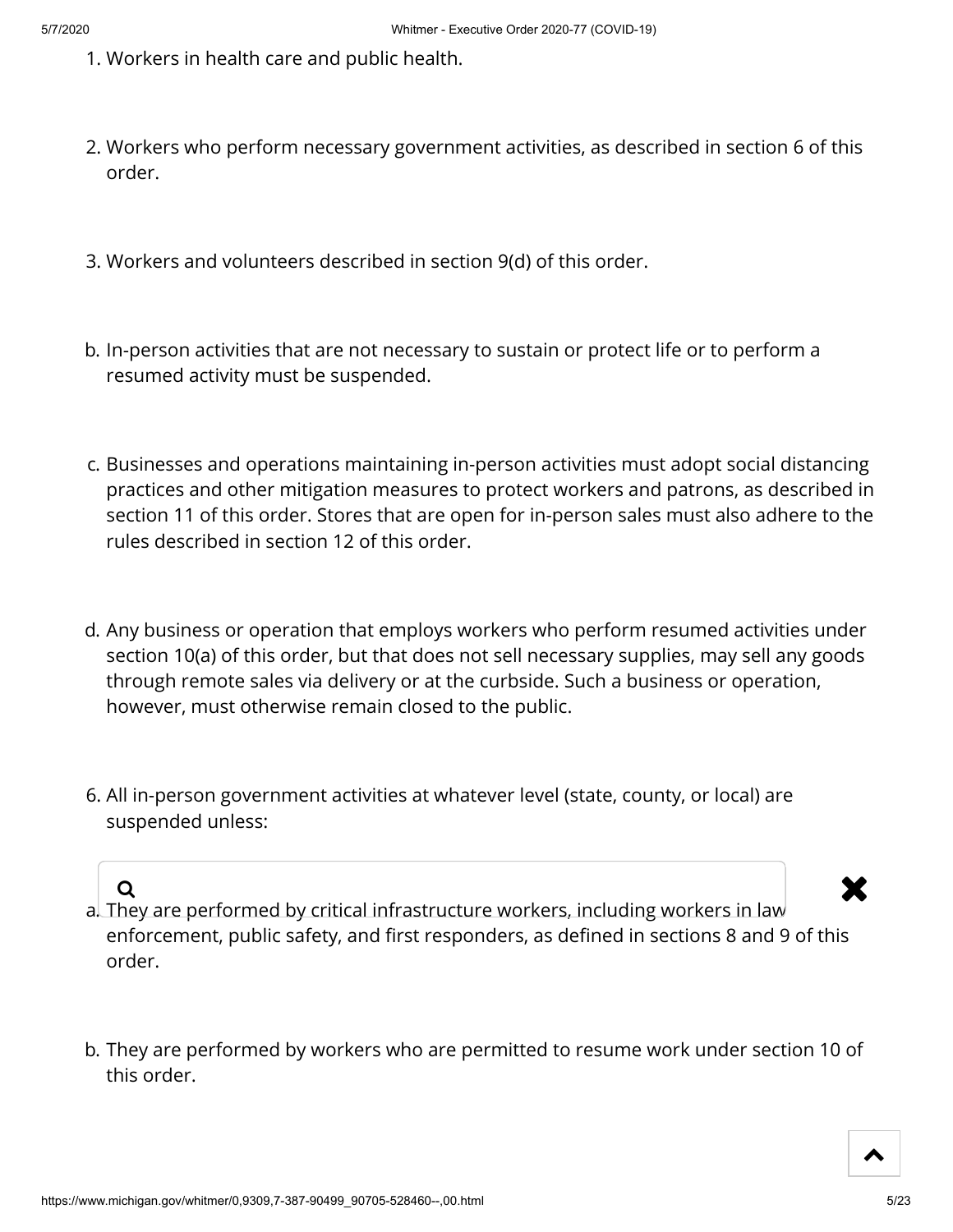- c. They are necessary to support the activities of workers described in sections 8, 9, and 10 of this order, or to enable transactions that support businesses or operations that employ such workers.
- d. They involve public transit, trash pick-up and disposal (including recycling and composting), the management and oversight of elections, and the maintenance of safe and sanitary public parks so as to allow for outdoor activity permitted under this order.
- e. For purposes of this order, necessary government activities include minimum basic operations, as described in section 4(b) of this order. Workers performing such activities need not be designated.
- f. Any in-person government activities must be performed consistently with the social distancing practices and other mitigation measures to protect workers and patrons described in section 11 of this order.
- 7. Exceptions.
	- a. Individuals may leave their home or place of residence, and travel as necessary:
		- 1. To engage in outdoor recreational activity, consistent with remaining at least six feet from people from outside the individual's household. Outdoor recreational activity includes walking, hiking, running, cycling, boating, golfing, or other similar activity, as well as any comparable activity for those with limited mobility.

- 2. To perform their jobs as critical infrastructure workers after being so designated by their employers. (Critical infrastructure workers who need not be designated under section 5(a) of this order may leave their home for work without being designated.)  $\alpha$  . The contract of the contract of the contract of  $\mathbf x$
- 3. To conduct minimum basic operations, as described in section 4(b) of this order, after being designated to perform such work by their employers.

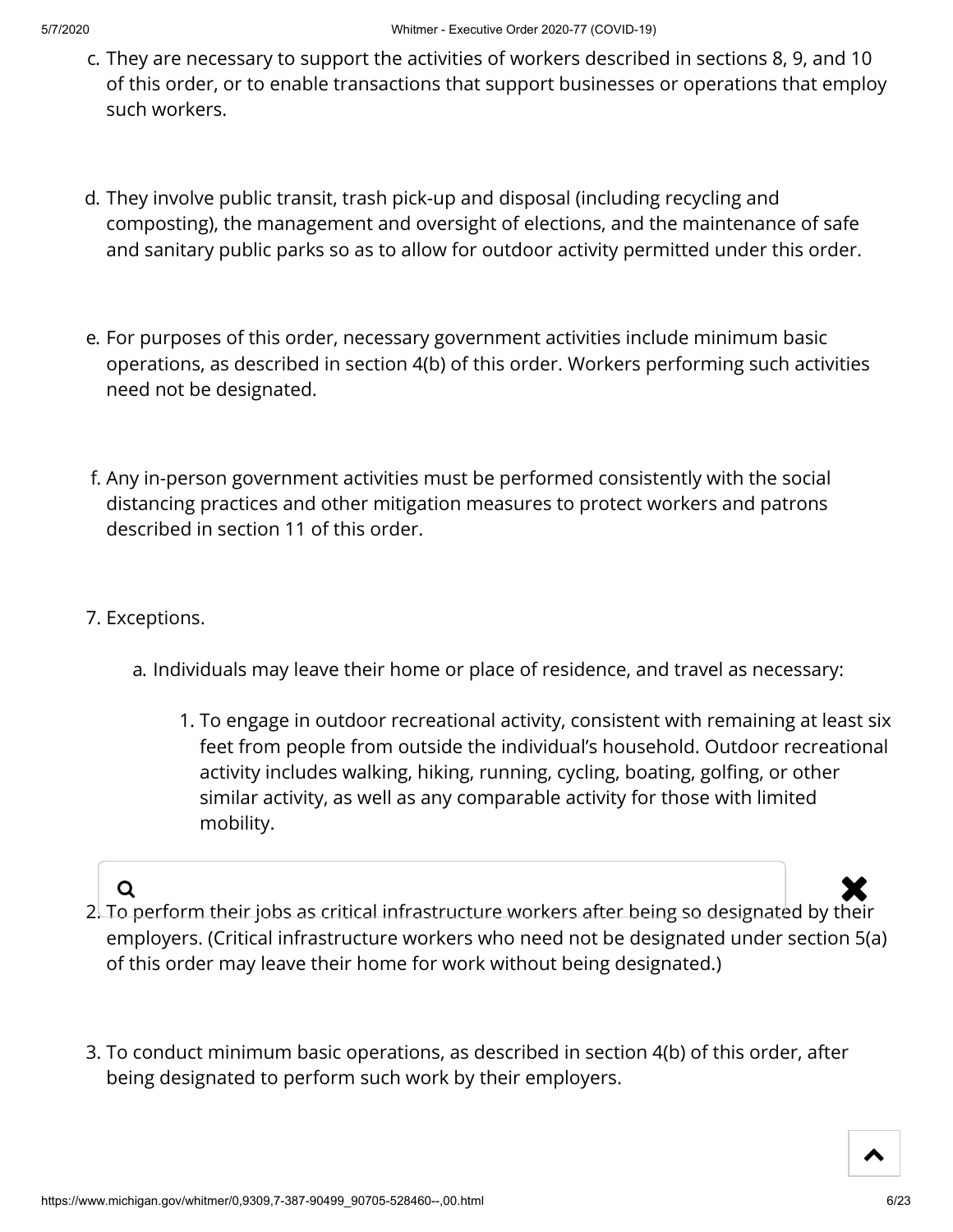- 4. To perform resumed activities, as described in section 10 of this order, after being designated to perform such work by their employers.
- 5. To perform necessary government activities, as described in section 6 of this order.
- 6. To perform tasks that are necessary to their health and safety, or to the health and safety of their family or household members (including pets). Individuals may, for example, leave the home or place of residence to secure medication or to seek medical or dental care that is necessary to address a medical emergency or to preserve the health and safety of a household or family member (including in-person procedures or veterinary services that, in accordance with a duly implemented non-essential procedure or veterinary services postponement plan, have not been postponed).
- 7. To obtain necessary services or supplies for themselves, their family or household members, their pets, and their motor vehicles.
- A. Individuals must secure such services or supplies via delivery to the maximum extent possible. As needed, however, individuals may leave the home or place of residence to purchase groceries, take-out food, gasoline, needed medical supplies, and any other products necessary to maintain the safety, sanitation, and basic operation of their residences or motor vehicles.
- B. Individuals may also leave the home to pick up or return a motor vehicle as permitted under section 9(i) of this order, or to have a motor vehicle or bicycle repaired or maintained. a **x**





- C. Individuals should limit, to the maximum extent that is safe and feasible, the number of household members who leave the home for any errands.
- 8. To pick up non-necessary supplies at the curbside from a store that must otherwise remain closed to the public.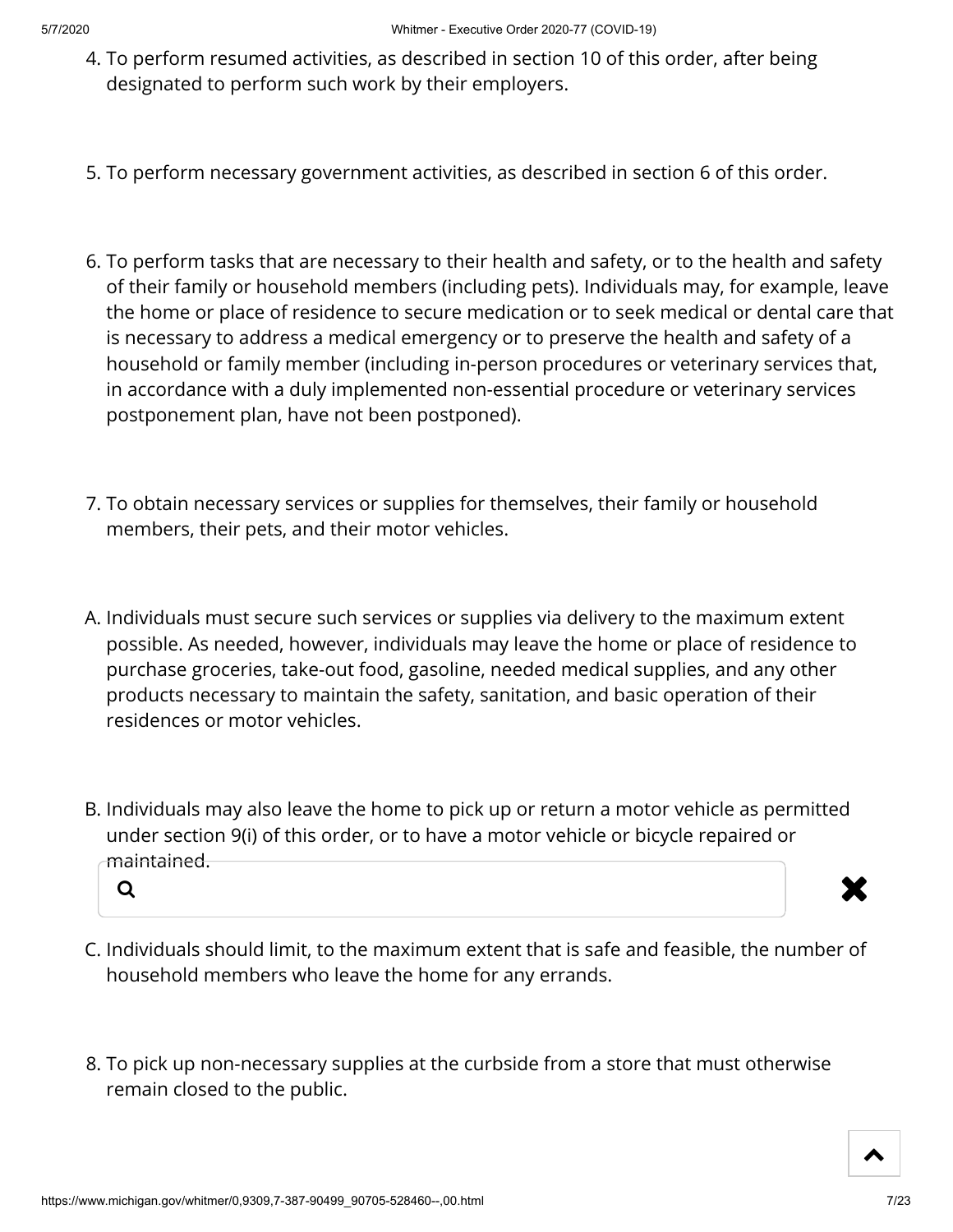- 9. To care for a family member or a family member's pet in another household.
- 10. To care for minors, dependents, the elderly, persons with disabilities, or other vulnerable persons.
- 11. To visit an individual under the care of a health care facility, residential care facility, or congregate care facility, to the extent otherwise permitted.
- 12. To visit a child in out-of-home care, or to facilitate a visit between a parent and a child in out-of-home care, when there is agreement between the child placing agency, the parent, and the caregiver about a safe visitation plan, or when, failing such agreement, the individual secures an exception from the executive director of the Children's Services Agency.
- 13. To attend legal proceedings or hearings for essential or emergency purposes as ordered by a court.
- 14. To work or volunteer for businesses or operations (including both religious and secular nonprofit organizations) that provide food, shelter, and other necessities of life for economically disadvantaged or otherwise needy individuals, individuals who need assistance as a result of this emergency, and people with disabilities.
- 15. To attend a funeral, provided that no more than 10 people are in attendance.





- 16. To attend a meeting of an addiction recovery mutual aid society, provided that no more than 10 people are in attendance.
- 17. To view a real-estate listing by appointment, as permitted under section 10(g) of this order.

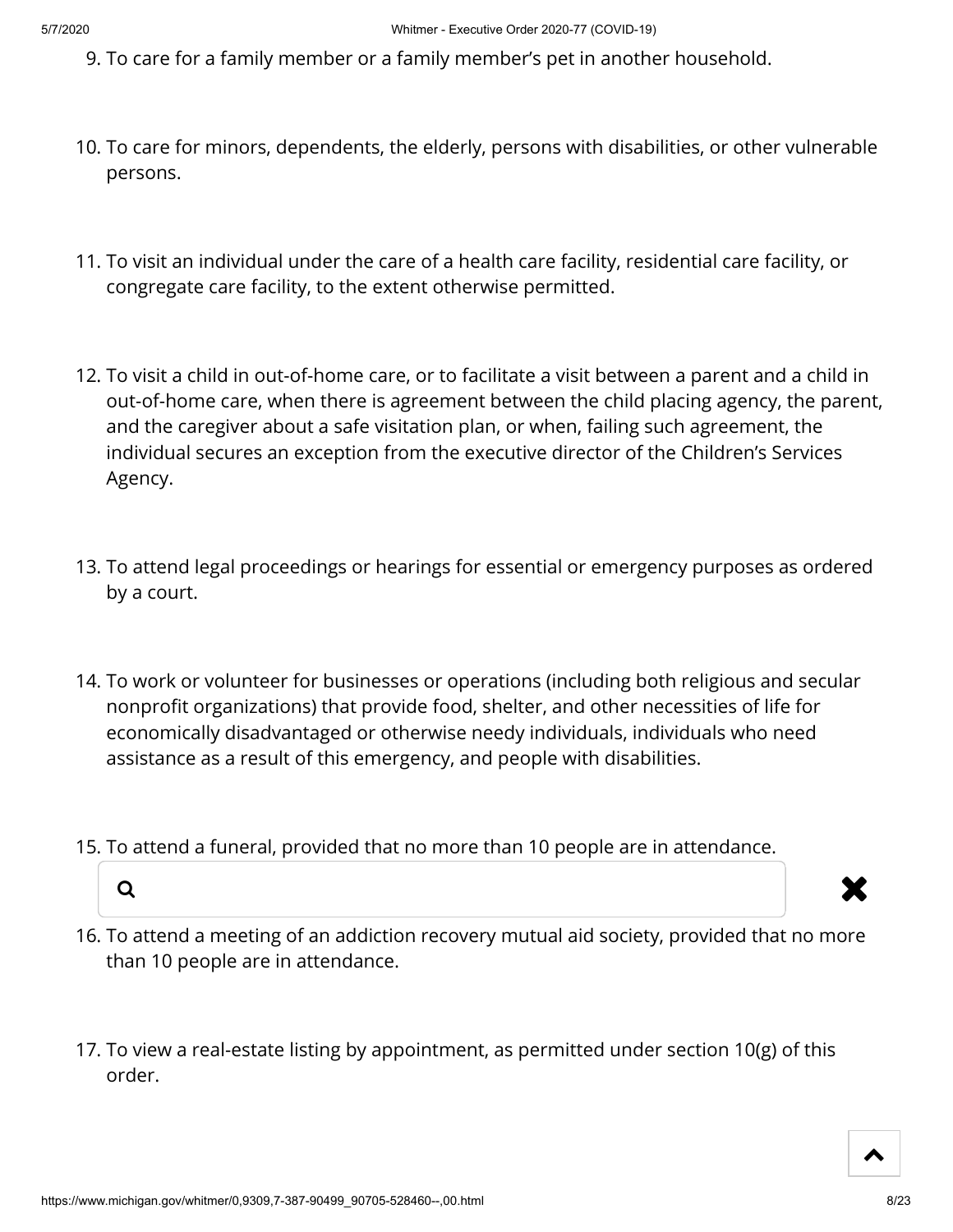- 18. To participate in training, credentialing, or licensing activities permitted under section 10(i) of this order.
- b. Individuals may also travel:
	- 1. To return to a home or place of residence from outside this state.
	- 2. To leave this state for a home or residence elsewhere.
- 3. Between two residences in this state, including moving to a new residence.
- 4. As required by law enforcement or a court order, including the transportation of children pursuant to a custody agreement.
- c. All other travel is prohibited, including all travel to vacation rentals.
- 8. For purposes of this order, critical infrastructure workers are those workers described by the Director of the U.S. Cybersecurity and Infrastructure Security Agency in his guidance of March 19, 2020 on the COVID-19 response (available **[here](https://www.cisa.gov/sites/default/files/publications/CISA-Guidance-on-Essential-Critical-Infrastructure-Workers-1-20-508c.pdf)**). This order does not adopt any subsequent guidance document released by this same agency.

Consistent with the March 19, 2020 guidance document, critical infrastructure workers include some workers in each of the following sectors:

# a **x**

a. Health care and public health.

- b. Law enforcement, public safety, and first responders.
- c. Food and agriculture.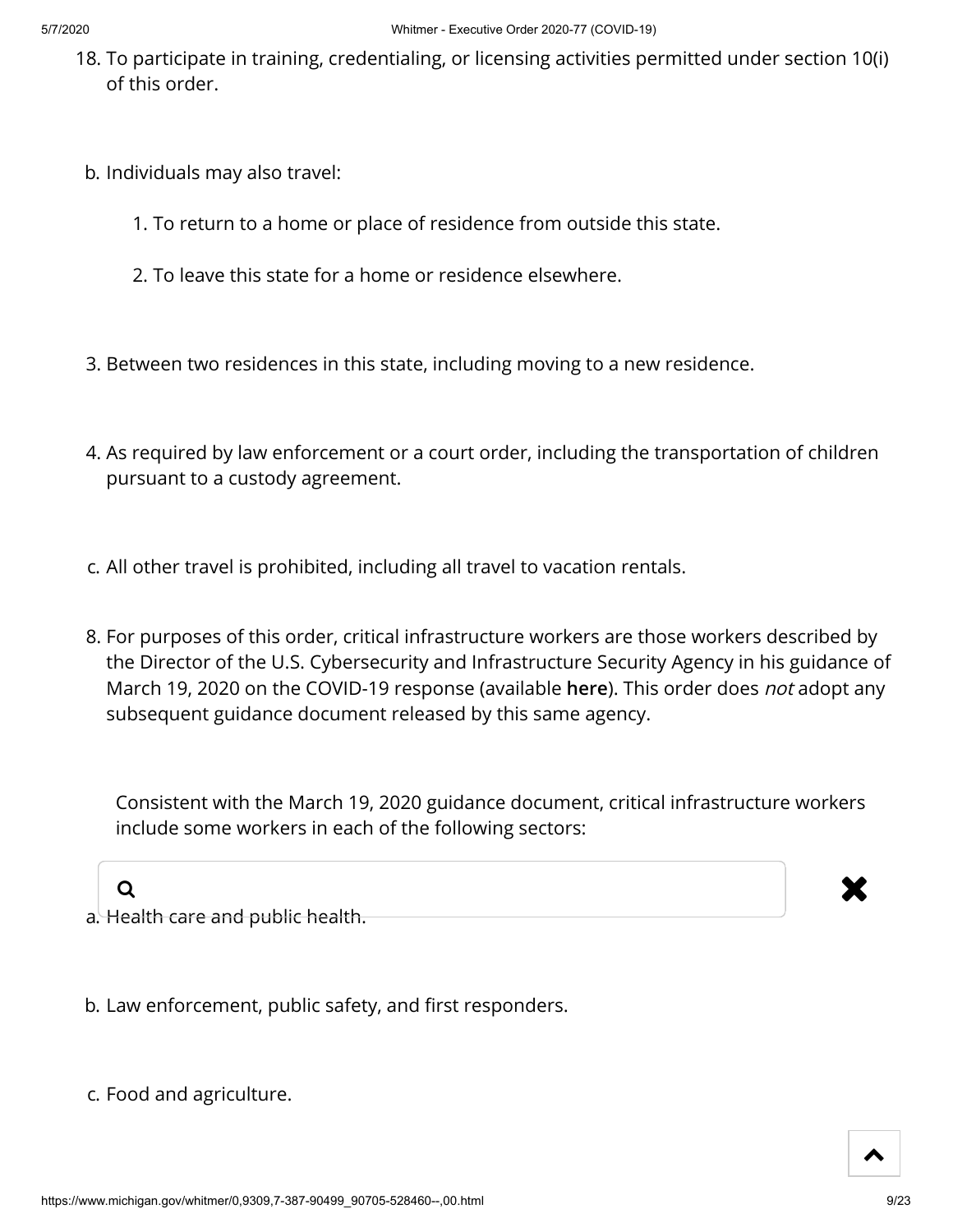d. Energy.

- e. Water and wastewater.
- f. Transportation and logistics.
- g. Public works.
- h. Communications and information technology, including news media.
- i. Other community-based government operations and essential functions.
- j. Critical manufacturing.
- k. Hazardous materials.
- Financial services.
- m. Chemical supply chains and safety.





- Defense industrial base.
- 9. For purposes of this order, critical infrastructure workers also include:
- a. Child care workers (including workers at disaster relief child care centers), but only to the extent necessary to serve the children or dependents of critical infrastructure workers,  $\blacktriangle$ workers who conduct minimum basic operations, workers who perform necessary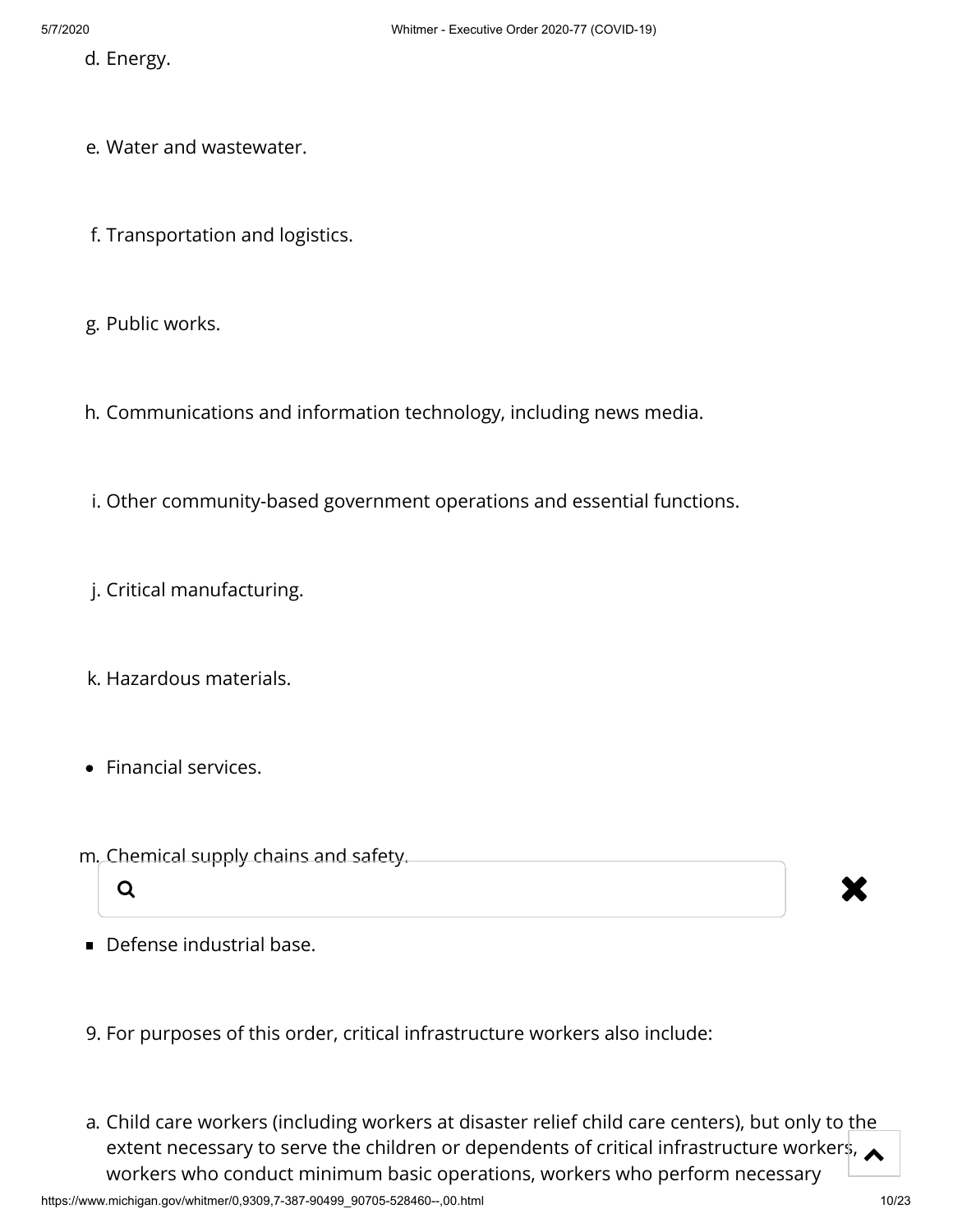government activities, or workers who perform resumed activities. This category includes individuals (whether licensed or not) who have arranged to care for the children or dependents of such workers.

- b. Workers at suppliers, distribution centers, or service providers, as described below.
- 1. Any suppliers, distribution centers, or service providers whose continued operation is necessary to enable, support, or facilitate another business's or operation's critical infrastructure work may designate their workers as critical infrastructure workers, provided that only those workers whose in-person presence is necessary to enable, support, or facilitate such work may be so designated.
- 2. Any suppliers, distribution centers, or service providers whose continued operation is necessary to enable, support, or facilitate the necessary work of suppliers, distribution centers, or service providers described in subprovision (1) of this subsection may designate their workers as critical infrastructure workers provided that only those workers whose in-person presence is necessary to enable, support, or facilitate such work may be so designated.
- 3. Consistent with the scope of work permitted under subprovision (2) of this subsection, any suppliers, distribution centers, or service providers further down the supply chain whose continued operation is necessary to enable, support, or facilitate the necessary work of other suppliers, distribution centers, or service providers may likewise designate their workers as critical infrastructure workers, provided that only those workers whose inperson presence is necessary to enable, support, or facilitate such work may be so designated.



- 4. Suppliers, distribution centers, and service providers that abuse their designation authority under this subsection shall be subject to sanctions to the fullest extent of the law.
- c. Workers in the insurance industry, but only to the extent that their work cannot be done by telephone or remotely.

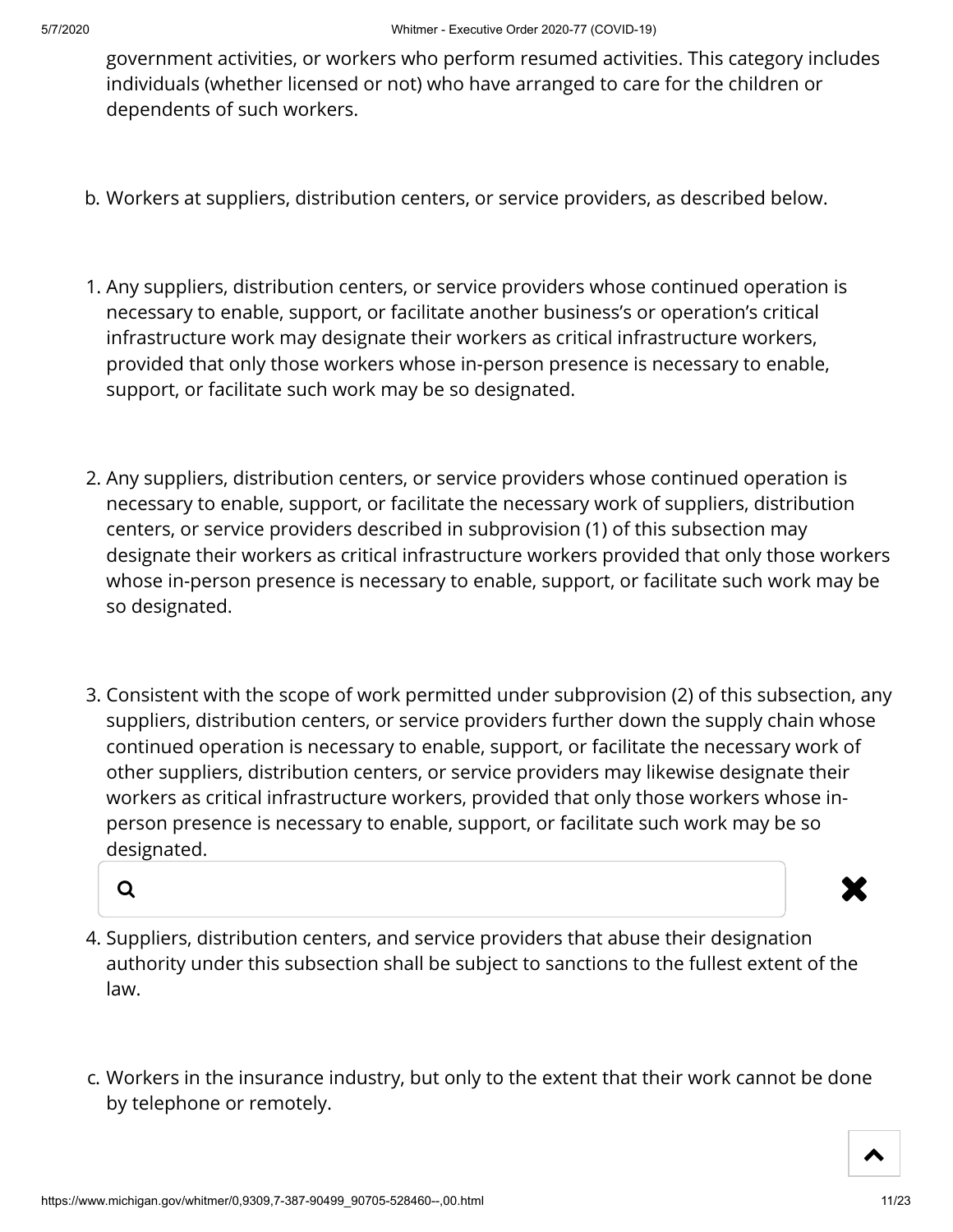- d. Workers and volunteers for businesses or operations (including both religious and secular nonprofit organizations) that provide food, shelter, and other necessities of life for economically disadvantaged or otherwise needy individuals, individuals who need assistance as a result of this emergency, and people with disabilities.
- e. Workers who perform critical labor union functions, including those who administer health and welfare funds and those who monitor the well-being and safety of union members who are critical infrastructure workers, provided that any administration or monitoring should be done by telephone or remotely where possible.
- f. Workers at retail stores who sell groceries, medical supplies, and products necessary to maintain the safety, sanitation, and basic operation of residences or motor vehicles, including convenience stores, pet supply stores, auto supplies and repair stores, hardware and home maintenance stores, and home appliance retailers.
- g. Workers at laundromats, coin laundries, and dry cleaners.
- h. Workers at hotels and motels, provided that the hotels or motels do not offer additional in-house amenities such as gyms, pools, spas, dining, entertainment facilities, meeting rooms, or like facilities.
- i. Workers at motor vehicle dealerships who are necessary to facilitate remote and electronic sales or leases, or to deliver motor vehicles to customers, provided that showrooms remain closed to in-person traffic.



- 10. For purposes of this order, workers who perform resumed activities are defined as follows:
- a. Workers who process or fulfill remote orders for goods for delivery or curbside pick-up.
- b. Workers who perform bicycle maintenance or repair.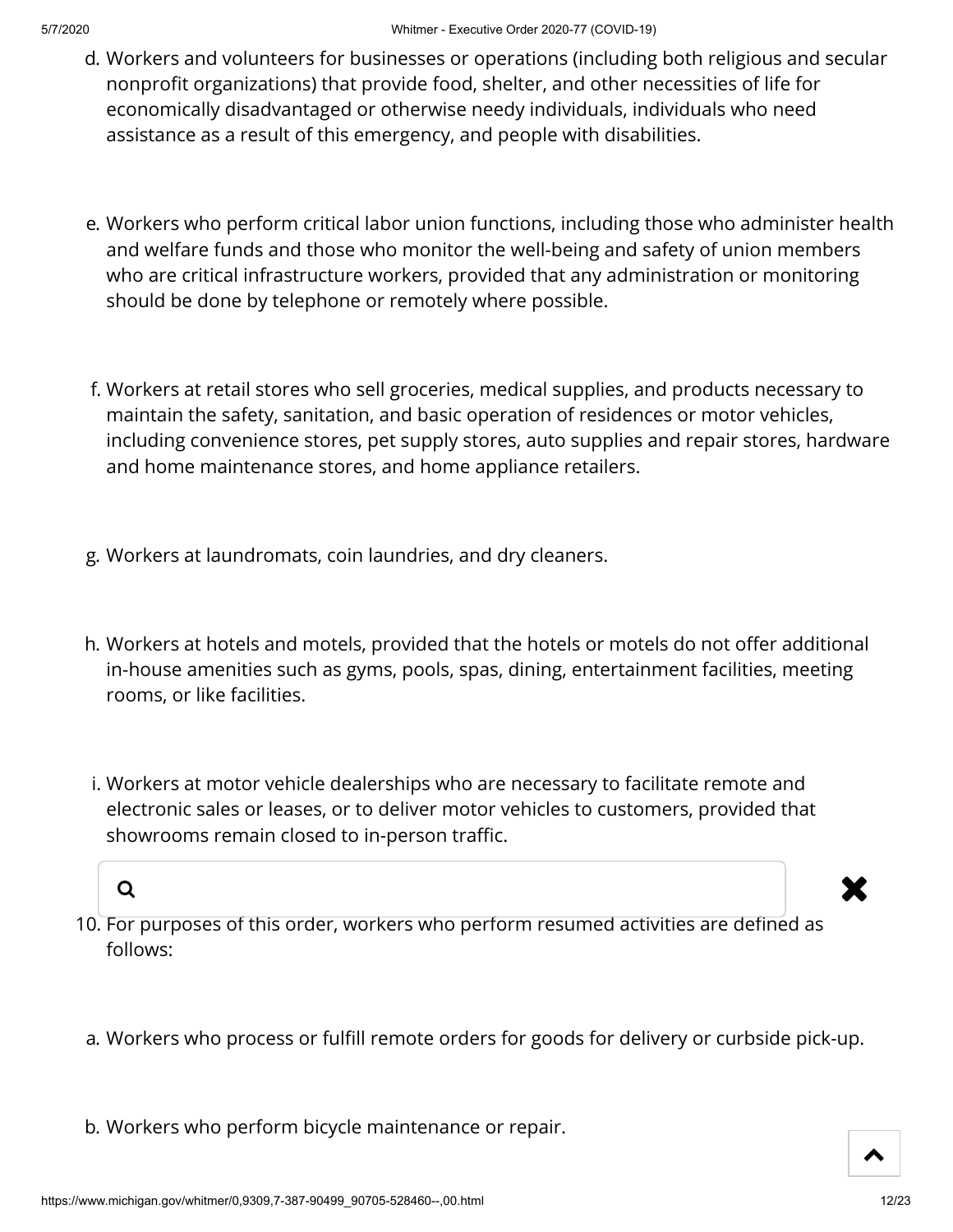- c. Workers for garden stores, nurseries, and lawn care, pest control, and landscaping operations, subject to the enhanced social-distancing rules described in section 11(i) of this order.
- d. Workers for moving or storage operations, subject to the enhanced social-distancing rules described in section 11(i) of this order.
- e. Subject to the enhanced social-distancing rules described in section 11(i) of this order, workers who perform work that is traditionally and primarily performed outdoors, including but not limited to forestry workers, outdoor power equipment technicians, parking enforcement workers, and outdoor workers at places of outdoor recreation not otherwise closed under Executive Order 2020-69 or any order that may follow from it.
- f. Workers in the construction industry, including workers in the building trades (plumbers, electricians, HVAC technicians, and similar workers), subject to the workplace safeguards described in section 11(j) of this order.
- g. Workers in the real-estate industry, including agents, appraisers, brokers, inspectors, surveyors, and registers of deeds, provided that:
- 1. Any showings, inspections, appraisals, photography or videography, or final walk-throughs must be performed by appointment and must be limited to no more than four people on the premises at any one time. No in-person open houses are permitted.
- 2. Phyate showings may only be arranged for owner-occupied homes, vacant homes, vacant land, commercial property, and industrial property.
- h. Workers necessary to the manufacture of goods that support workplace modification to forestall the spread of COVID-19 infections.
- i. Workers necessary to train, credential, and license first responders (e.g., police officers, fire fighters, paramedics) and health-care workers, including certified nursing assistants $\blacktriangle$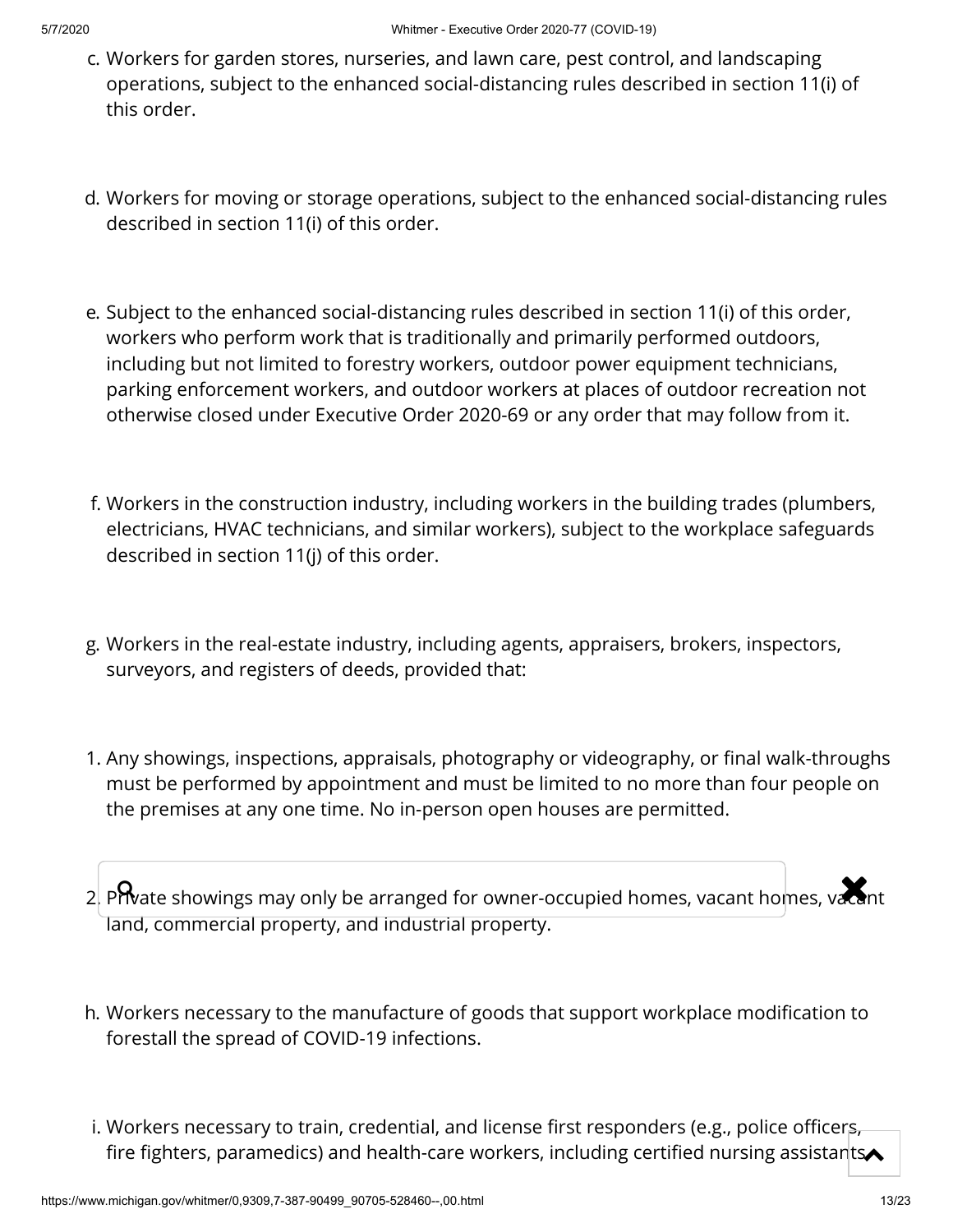provided that as much instruction as possible is provided remotely.

- j. Workers necessary to perform start-up activities at manufacturing facilities, including activities necessary to prepare the facilities to follow the workplace safeguards described in section 11(k) of this order.
- k. Effective at 12:01 am on May 11, 2020, workers necessary to perform manufacturing activities, subject to the workplace safeguards described in section 11(k) of this order. Manufacturing work may not commence under this subsection until the facility at which the work will be performed has been prepared to follow the workplace safeguards described in section 11(k) of this order.
- Consistent with section 9(b) of this order, workers at suppliers, distribution centers, or service providers whose in-person presence is necessary to enable, support, or facilitate another business's or operation's resumed activities, including workers at suppliers, distribution centers, or service providers along the supply chain whose in-person presence is necessary enable, support, or facilitate the necessary work of another supplier, distribution center, or service provider in enabling, supporting, or facilitating another business's or operation's resumed activities. Suppliers, distribution centers, and service providers that abuse their designation authority under this subsection shall be subject to sanctions to the fullest extent of the law.
- 11. Businesses, operations, and government agencies that remain open for in-person work must, at a minimum:





- a. Develop a COVID-19 preparedness and response plan, consistent with recommendations in Guidance on Preparing Workplaces for COVID-19, developed by the Occupational Health and Safety Administration and available **[here](https://www.osha.gov/Publications/OSHA3990.pdf)**. Such plan must be available at company headquarters or the worksite.
- b. Restrict the number of workers present on premises to no more than is strictly necessary to perform the in-person work permitted under this order.

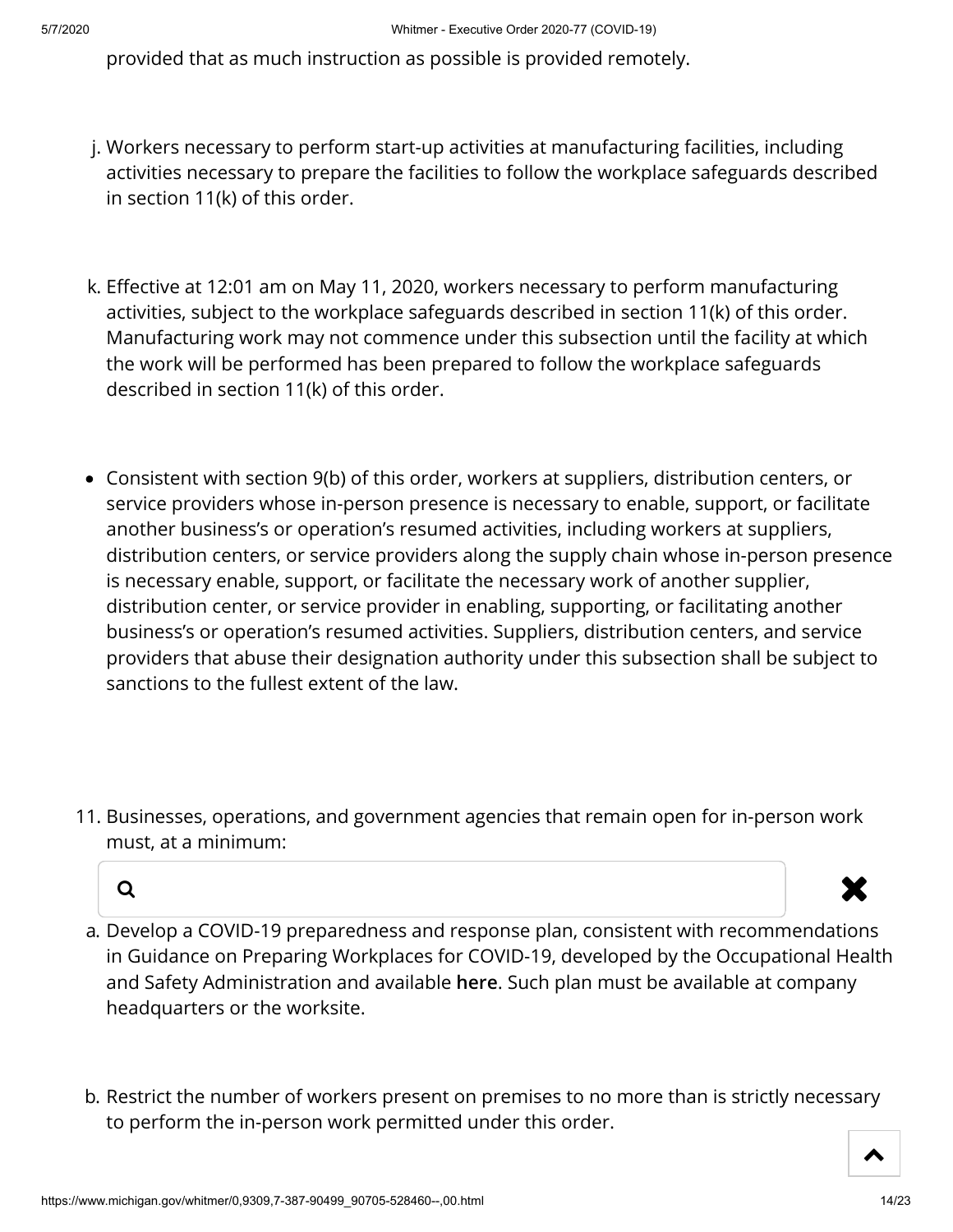- c. Promote remote work to the fullest extent possible.
- d. Keep workers and patrons who are on premises at least six feet from one another to the maximum extent possible.
- e. Require masks to be worn when workers cannot consistently maintain six feet of separation from other individuals in the workplace, and consider face shields when workers cannot consistently maintain three feet of separation from other individuals in the workplace.
- f. Increase standards of facility cleaning and disinfection to limit worker and patron exposure to COVID-19, as well as adopting protocols to clean and disinfect in the event of a positive COVID-19 case in the workplace.
- g. Adopt policies to prevent workers from entering the premises if they display respiratory symptoms or have had contact with a person with a confirmed diagnosis of COVID-19.
- h. Adopt any other social distancing practices and mitigation measures recommended by the CDC.
- i. Businesses or operations whose in-person work is permitted under sections 10(c) through 10(e) of this order must also:

- 1. Prohibit gatherings of any size in which people cannot maintain six feet of distance from one another.  $\alpha$
- 2. Limit in-person interaction with clients and patrons to the maximum extent possible, and bar any such interaction in which people cannot maintain six feet of distance from one another.

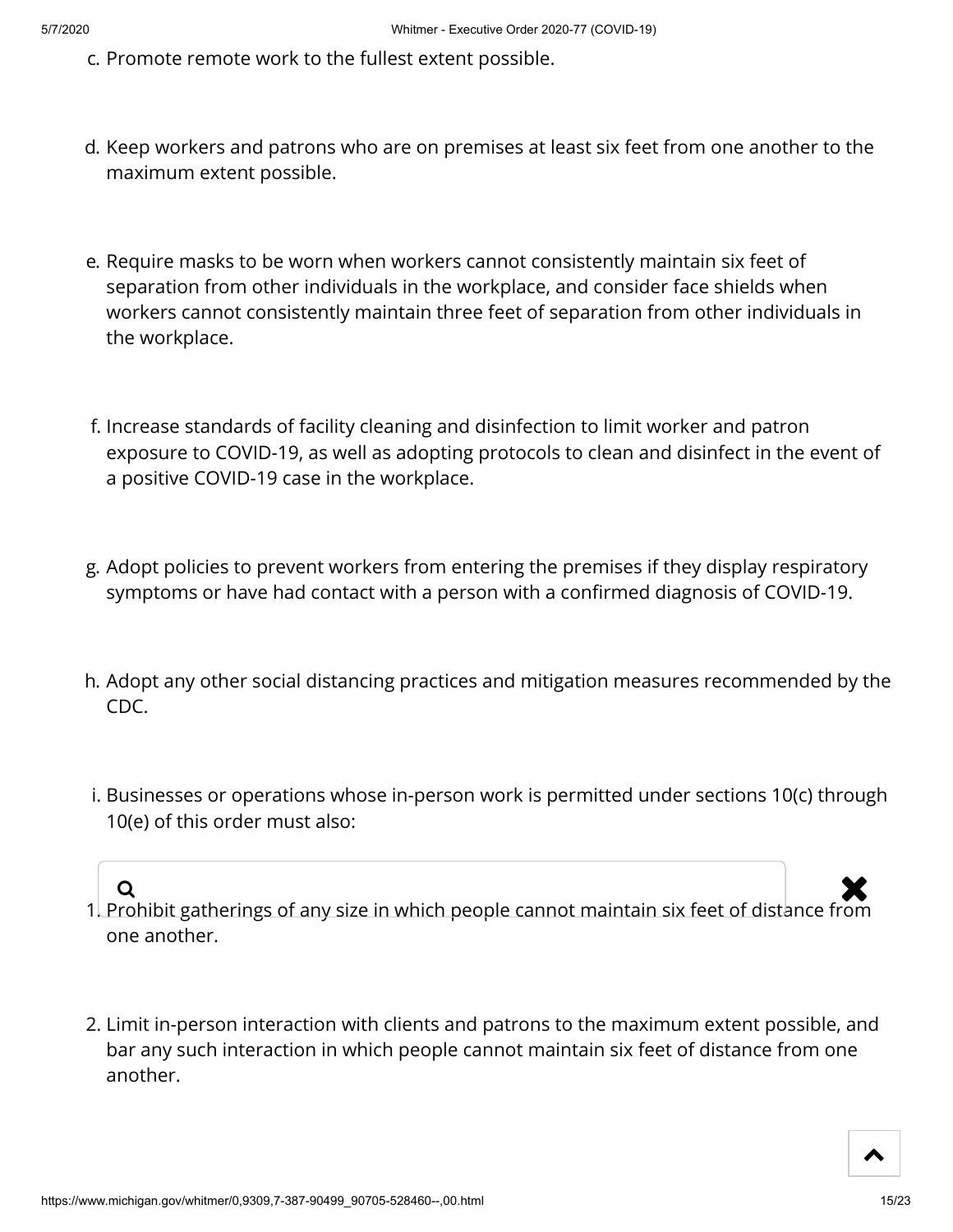- 3. Provide personal protective equipment such as gloves, goggles, face shields, and face masks as appropriate for the activity being performed.
- 4. Adopt protocols to limit the sharing of tools and equipment to the maximum extent possible and to ensure frequent and thorough cleaning and disinfection of tools, equipment, and frequently touched surfaces.
- j. Businesses or operations in the construction industry must also:
- 1. Adhere to all of the provisions in subsection (i) of this section.
- 2. Designate a site-specific supervisor to monitor and oversee the implementation of COVID-19 control strategies developed under subsection (a) of this section. The supervisor must remain on-site at all times during activities. An on-site worker may be designated to perform the supervisory role.
- 3. Conduct a daily entry screening protocol for workers, contractors, suppliers, and any other individuals entering a worksite, including a questionnaire covering symptoms and suspected or confirmed exposure to people with possible COVID-19, together with, if possible, a temperature screening.
- 4. Create dedicated entry point(s) at every worksite, if possible, for daily screening as provided in subprovision (3) of this subsection, or in the alternative issue stickers or other indicators to workers to show that they received a screening before entering the worksite<br>that day. that day.
- 5. Provide instructions for the distribution of personal protective equipment and designate on-site locations for soiled masks.
- 6. Encourage or require the use of work gloves, as appropriate, to prevent skin contact with contaminated surfaces.

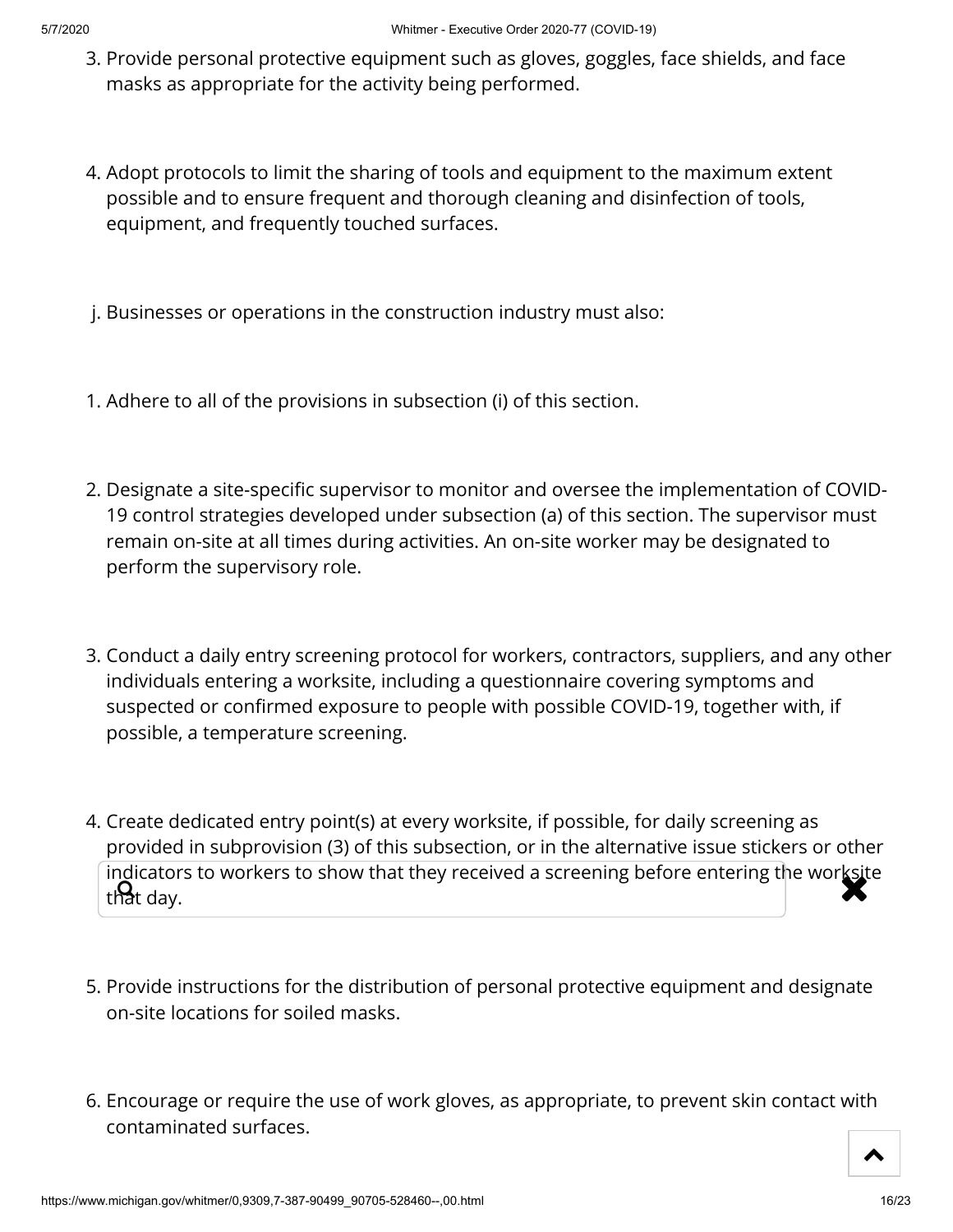- 7. Identify choke points and high-risk areas where workers must stand near one another (such as hallways, hoists and elevators, break areas, water stations, and buses) and control their access and use (including through physical barriers) so that social distancing is maintained.
- 8. Ensure there are sufficient hand-washing or hand-sanitizing stations at the worksite to enable easy access by workers.
- 9. Notify contractors (if a subcontractor) or owners (if a contractor) of any confirmed COVID-19 cases among workers at the worksite.
- 10. Restrict unnecessary movement between project sites.
- 11. Create protocols for minimizing personal contact upon delivery of materials to the worksite.
	- k. Manufacturing facilities must also:
	- 1. Conduct a daily entry screening protocol for workers, contractors, suppliers, and any other individuals entering the facility, including a questionnaire covering symptoms and suspected or confirmed exposure to people with possible COVID-19, together with temperature screening as soon as no-touch thermometers can be obtained.<br> $\bigcirc$
- 2. Create dedicated entry point(s) at every facility for daily screening as provided in subprovision (1) of this subsection, and ensure physical barriers are in place to prevent anyone from bypassing the screening.
- 3. Suspend all non-essential in-person visits, including tours.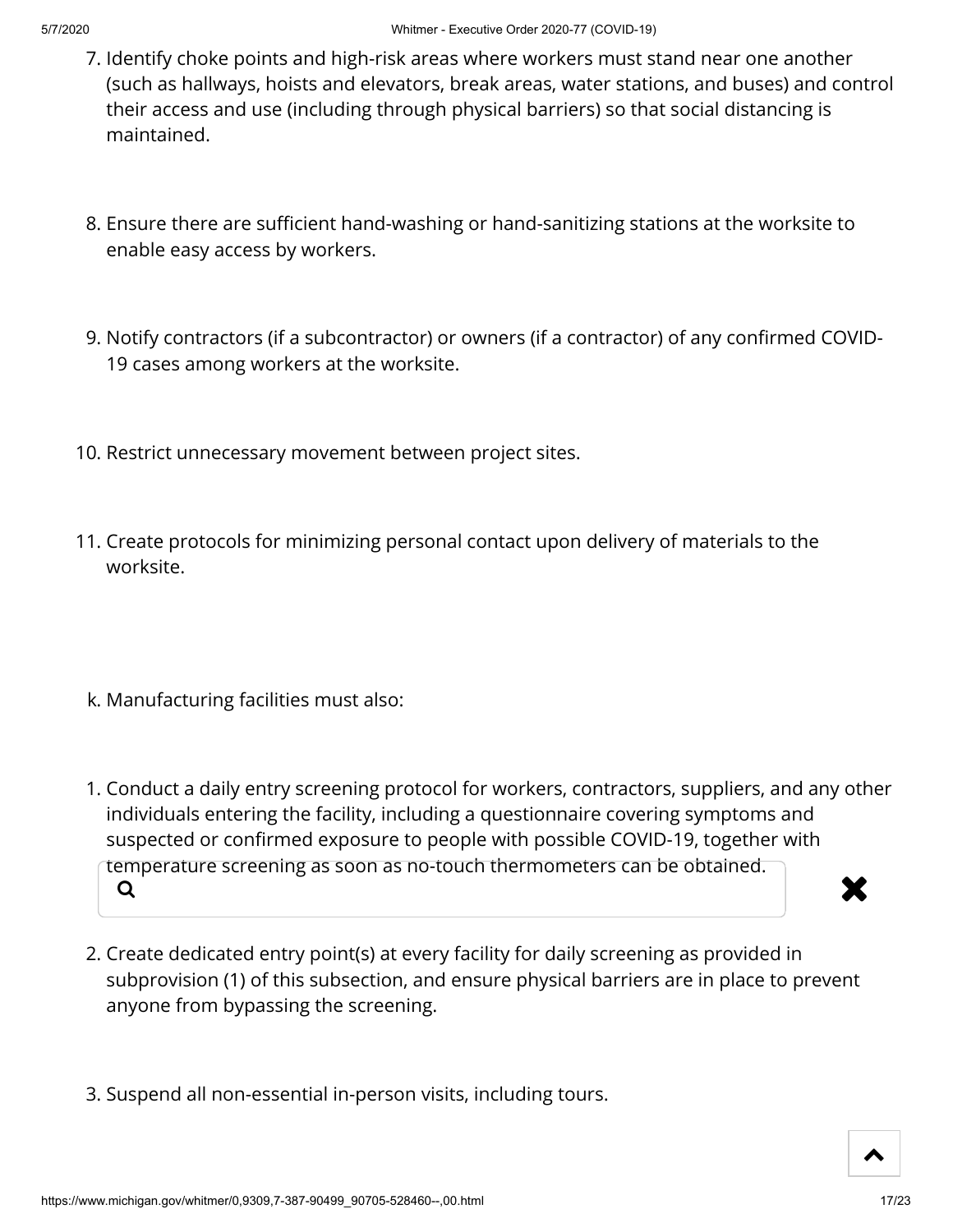- 4. Train workers on, at a minimum:
- A. Routes by which the virus causing COVID-19 is transmitted from person to person.
- B. Distance that the virus can travel in the air, as well as the time it remains viable in the air and on environmental surfaces.
- C. Symptoms of COVID-19.
- D. Steps the worker must take to notify the business or operation of any symptoms of COVID-19 or a suspected or confirmed diagnosis of COVID-19.
- E. Measures that the facility is taking to prevent worker exposure to the virus, as described in the COVID-19 preparedness and response plan required under section 11(a) of this order.
- F. Rules that the worker must follow in order to prevent exposure to and spread of the virus.
- G. The use of personal protective equipment, including the proper steps for putting it on and taking it off.
- 5. Reduce congestion in common spaces wherever practicable by, for example, closing salad Reduce congestion in common spaces wherever practicable by, for example, closing salad<br>bars and buffets within cafeterias and kitchens, requiring individuals to sit at least six feet from one another, placing markings on the floor to allow social distancing while standing in line, offering boxed food via delivery or pick-up points, and reducing cash payments.
- 6. Implement rotational shift schedules where possible (e.g., increasing the number of shifts, alternating days or weeks) to reduce the number of workers in the facility at the same time.

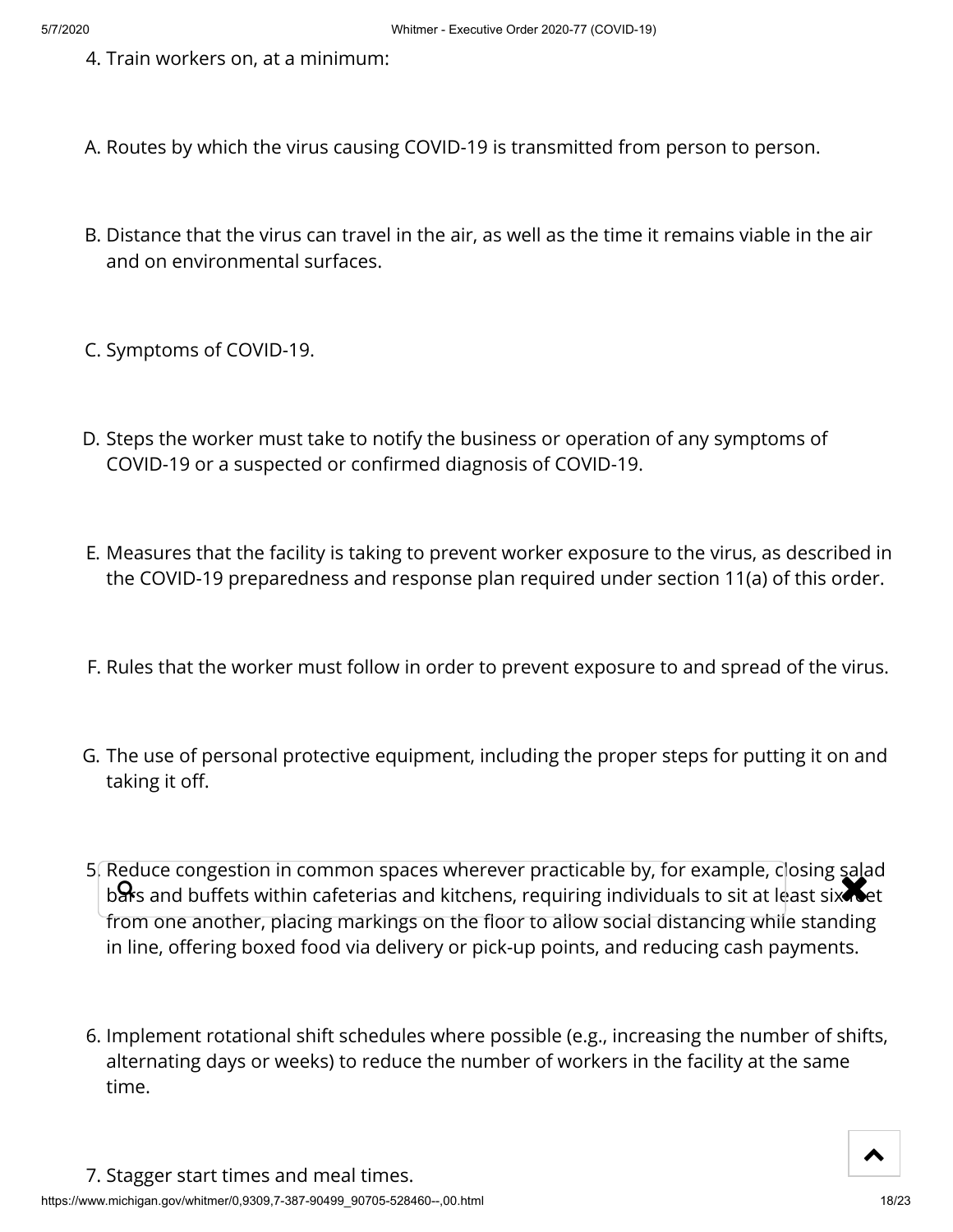- 8. Install temporary physical barriers, where practicable, between work stations and cafeteria tables.
- 9. Create protocols for minimizing personal contact upon delivery of materials to the facility.
- 10. Adopt protocols to limit the sharing of tools and equipment to the maximum extent possible.
- 11. Frequently and thoroughly clean and disinfect high-touch surfaces, paying special attention to parts, products, and shared equipment (e.g., tools, machinery, vehicles).
- 12. Ensure there are sufficient hand-washing or hand-sanitizing stations at the worksite to enable easy access by workers, and discontinue use of hand dryers.
- 13. Notify plant leaders and potentially exposed individuals upon identification of a positive case of COVID-19 in the facility, as well as maintain a central log for symptomatic workers or workers who received a positive test for COVID-19.
- 14. Send potentially exposed individuals home upon identification of a positive case of COVID-19 in the facility.
- $\overline{\mathbf{Q}}$  **o**<br>15. Encourage workers to self-report to plant leaders as soon as possible after developing symptoms of COVID-19.
- 16. Shut areas of the manufacturing facility for cleaning and disinfection, as necessary, if a worker goes home because he or she is displaying symptoms of COVID-19.
- 12. Any store that remains open for in-store sales under section 9(f) or section 10(c) of this order:  $\blacktriangle$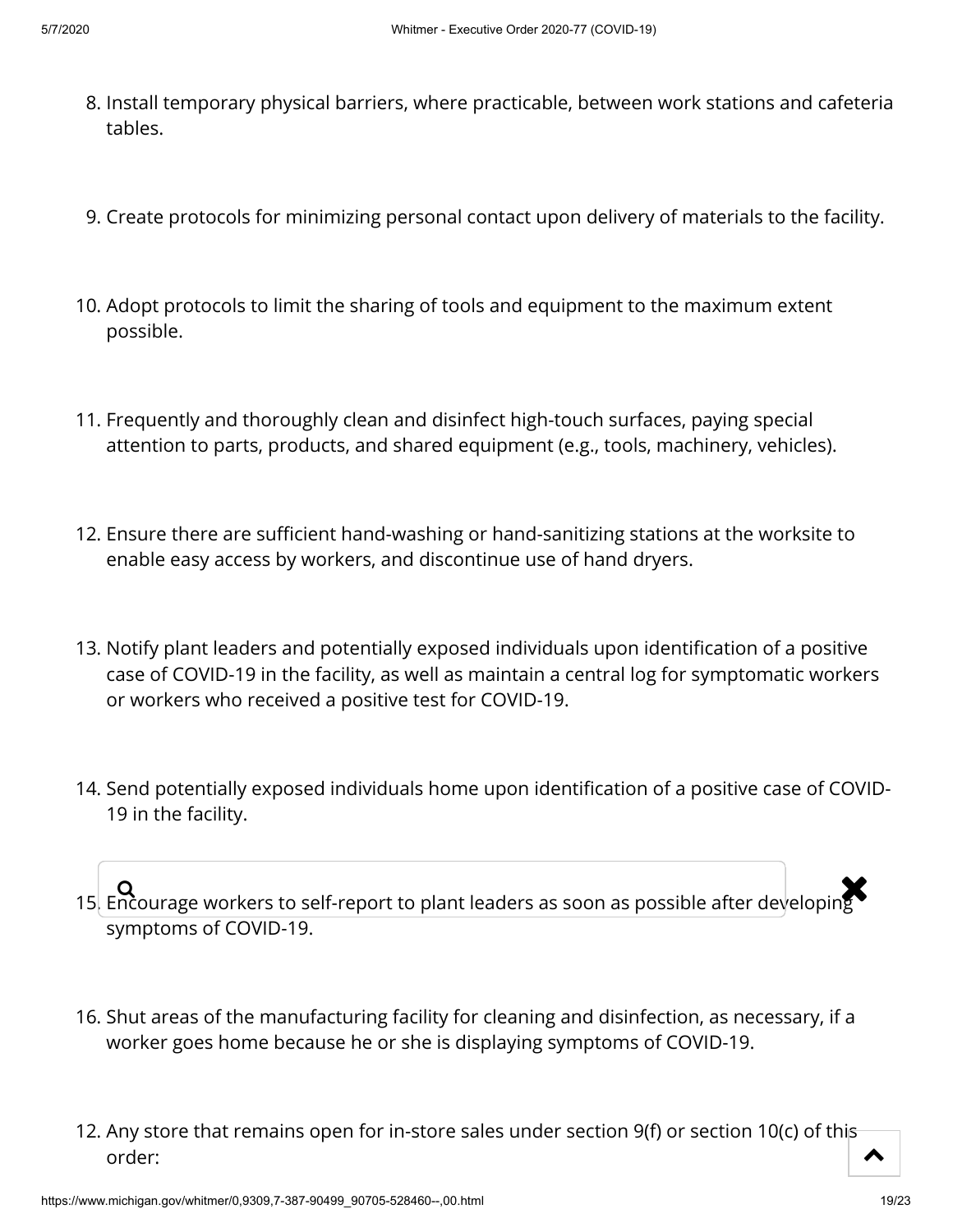- a. Must establish lines to regulate entry in accordance with subsection (b) of this section, with markings for patrons to enable them to stand at least six feet apart from one another while waiting. Stores should also explore alternatives to lines, including by allowing customers to wait in their cars for a text message or phone call, to enable social distancing and to accommodate seniors and those with disabilities.
- b. Must adhere to the following restrictions:
- 1. For stores of less than 50,000 square feet of customer floor space, must limit the number of people in the store (including employees) to 25% of the total occupancy limits established by the State Fire Marshal or a local fire marshal.
- 2. For stores of more than 50,000 square feet, must:
- A. Limit the number of customers in the store at one time (excluding employees) to 4 people per 1,000 square feet of customer floor space.
- B. Create at least two hours per week of dedicated shopping time for vulnerable populations, which for purposes of this order are people over 60, pregnant women, and those with chronic conditions like heart disease, diabetes, and lung disease.
- 3. The director of the Department of Health and Human Services is authorized to issue an emergency order varying the capacity limits described in this subsection as necessary protect the public health.
- c. May continue to sell goods other than necessary supplies if the sale of such goods is in the ordinary course of business.
- d. Must consider establishing curbside pick-up to reduce in-store traffic and mitigate outdoor lines.  $\blacktriangle$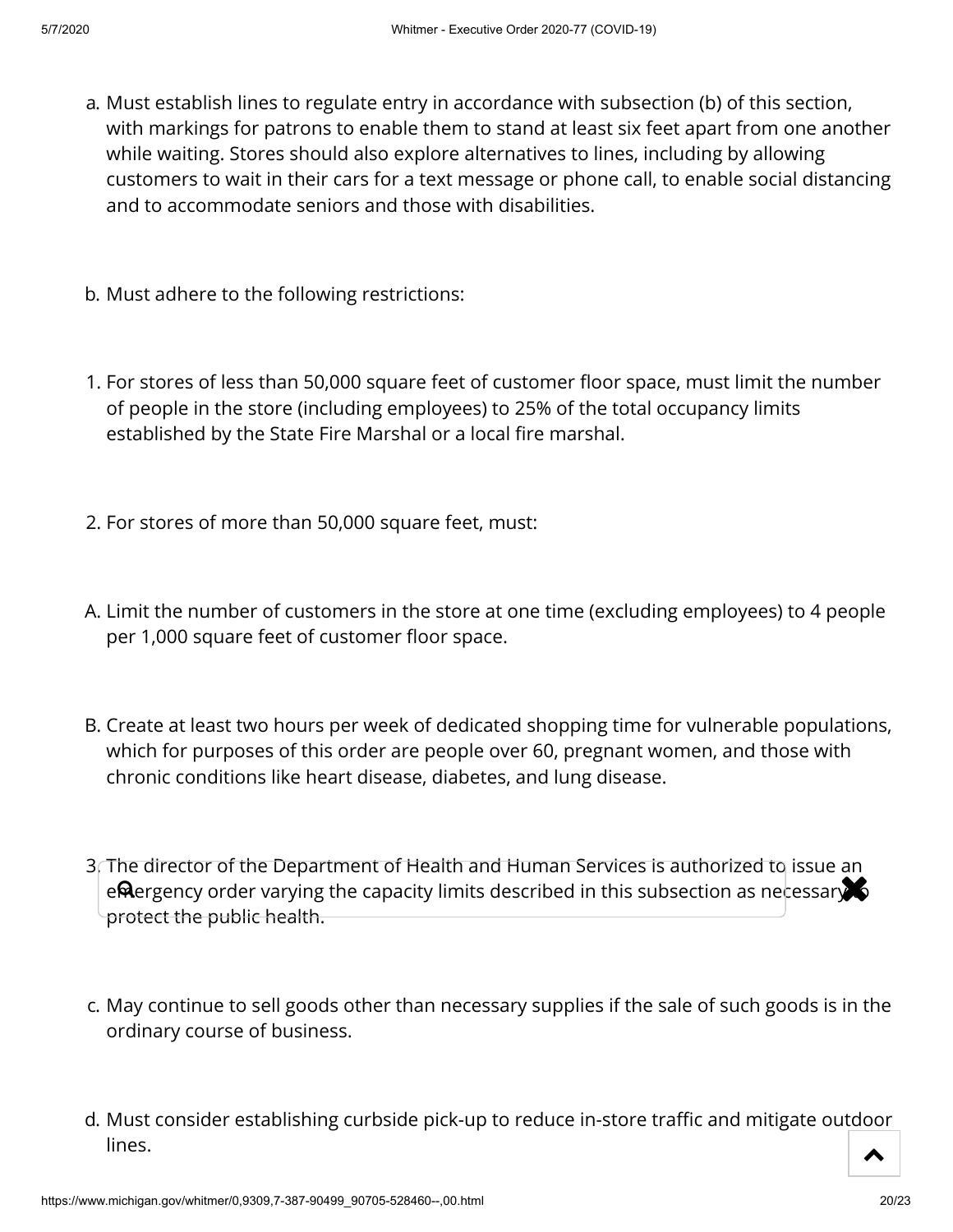- 13. No one shall rent a short-term vacation property except as necessary to assist in housing a health care professional aiding in the response to the COVID-19 pandemic or a volunteer who is aiding the same.
- 14. Michigan state parks remain open for day use, subject to any reductions in services and specific closures that, in the judgment of the director of the Department of Natural Resources, are necessary to minimize large gatherings and to prevent the spread of COVID-19.
- 15. Rules governing face coverings.
- a. Except as provided in subsection (b) of this section, any individual able to medically tolerate a face covering must wear a covering over his or her nose and mouth—such as a homemade mask, scarf, bandana, or handkerchief—when in any enclosed public space.
- b. An individual may be required to temporarily remove a face covering upon entering an enclosed public space for identification purposes.
- c. All businesses and operations whose workers perform in-person work must, at a minimum, provide non-medical grade face coverings to their workers.
- d. Supplies of N95 masks and surgical masks should generally be reserved, for now, for bappres of 135 masks and sargical masks should generally be reserved, for now, for<br>health care professionals, first responders (e.g., police officers, fire fighters, paramed. and other critical workers who interact with the public.
- e. The protections against discrimination in the Elliott-Larsen Civil Rights Act, 1976 PA 453, as amended, MCL 37.2101 et seq., and any other protections against discrimination in Michigan law, apply in full force to individuals who wear a face covering under this order.
- 16. Nothing in this order should be taken to supersede another executive order or directive that is in effect, except to the extent this order imposes more stringent limitations on inperson work, activities, and interactions. Consistent with prior guidance, neither a place  $\bullet$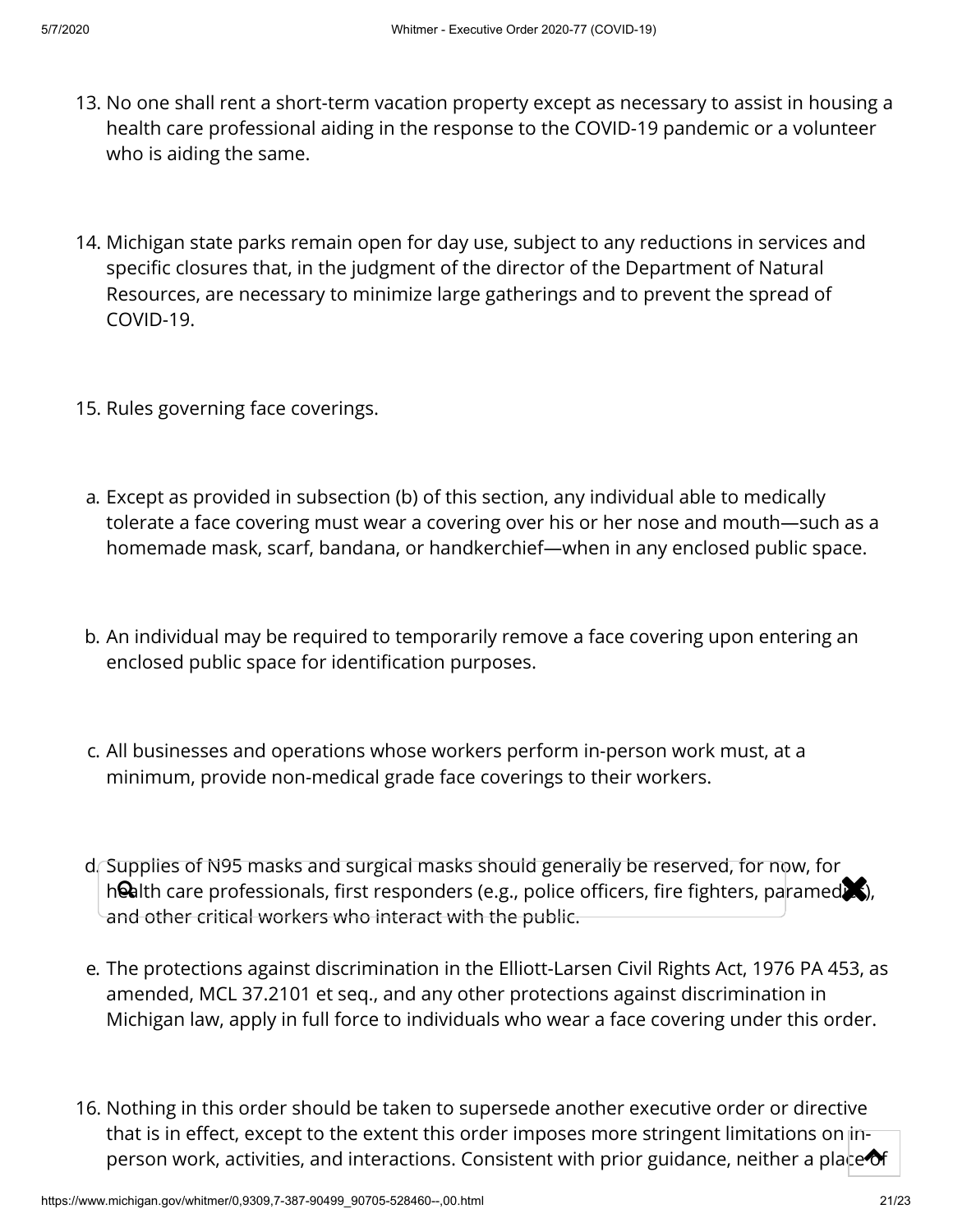religious worship nor its owner is subject to penalty under section 20 of this order for allowing religious worship at such place. No individual is subject to penalty under section 20 of this order for engaging in or traveling to engage in religious worship at a place of religious worship, or for violating section 15(a) of this order.

- 17. Nothing in this order should be taken to interfere with or infringe on the powers of the legislative and judicial branches to perform their constitutional duties or exercise their authority. Similarly, nothing in this order shall be taken to abridge protections guaranteed by the state or federal constitution under these emergency circumstances.
- 18. This order takes effect immediately, unless otherwise specified in this order, and continues through May 28, 2020 at 11:59 pm. Executive Order 2020-70 is rescinded. All references to that order in other executive orders, agency rules, letters of understanding, or other legal authorities shall be taken to refer to this order.
- 19. I will evaluate the continuing need for this order prior to its expiration. In determining whether to maintain, intensify, or relax its restrictions, I will consider, among other things, (1) data on COVID-19 infections and the disease's rate of spread; (2) whether sufficient medical personnel, hospital beds, and ventilators exist to meet anticipated medical need; (3) the availability of personal protective equipment for the health care workforce; (4) the state's capacity to test for COVID-19 cases and isolate infected people; and (5) economic conditions in the state.
- 20. Consistent with MCL 10.33 and MCL 30.405(3), a willful violation of this order is a misdemeanor.



a and the set of the set of the set of the set of the set of the set of the set of the set of the set of the s

Given under my hand and the Great Seal of the State of Michigan.